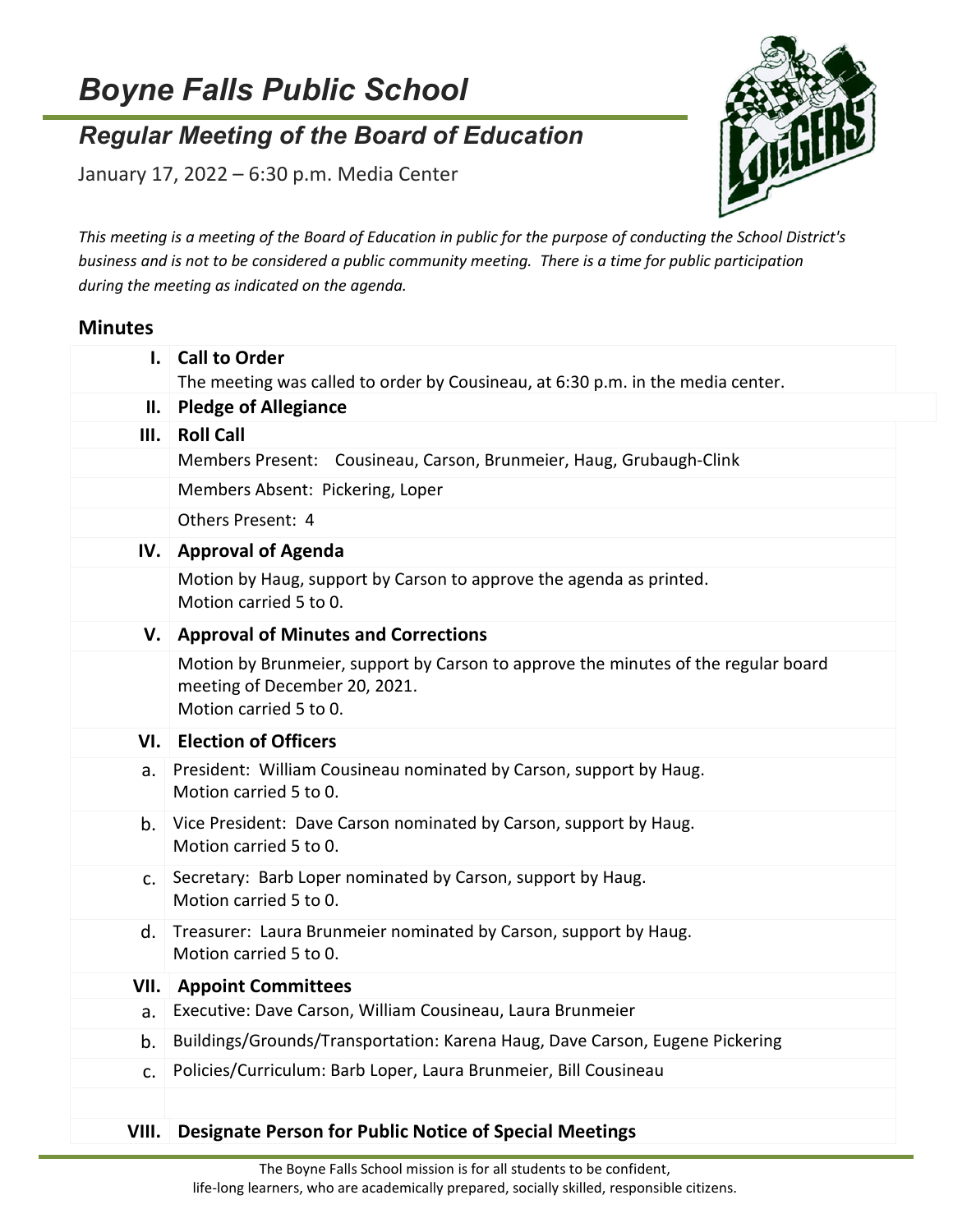|               | Motion by Carson, support by Haug the superintendent be the designee to post special<br>meetings.                                                                                                                                                                                                                                                                                                                                                                                                                                                                     |
|---------------|-----------------------------------------------------------------------------------------------------------------------------------------------------------------------------------------------------------------------------------------------------------------------------------------------------------------------------------------------------------------------------------------------------------------------------------------------------------------------------------------------------------------------------------------------------------------------|
|               | Motion carried 5 to 0.                                                                                                                                                                                                                                                                                                                                                                                                                                                                                                                                                |
| IX.           | <b>Payment of Bills</b>                                                                                                                                                                                                                                                                                                                                                                                                                                                                                                                                               |
|               | Motion by Brunmeier, support by Haug to approve the payment of the following bills:                                                                                                                                                                                                                                                                                                                                                                                                                                                                                   |
|               | <b>General Fund</b><br>\$95,378.99<br>٠<br>Food Service Fund \$ 14,852.87                                                                                                                                                                                                                                                                                                                                                                                                                                                                                             |
|               | \$13,210.37<br><b>Student Activities</b>                                                                                                                                                                                                                                                                                                                                                                                                                                                                                                                              |
|               | Motion carried 5 to 0.                                                                                                                                                                                                                                                                                                                                                                                                                                                                                                                                                |
| Х.            | <b>Faculty Feature - Ted Beyer</b>                                                                                                                                                                                                                                                                                                                                                                                                                                                                                                                                    |
| XI.           | <b>Discussion Items</b>                                                                                                                                                                                                                                                                                                                                                                                                                                                                                                                                               |
|               | XII. Committee Reports                                                                                                                                                                                                                                                                                                                                                                                                                                                                                                                                                |
| a.            | Executive - None                                                                                                                                                                                                                                                                                                                                                                                                                                                                                                                                                      |
| b.            | Policy - None                                                                                                                                                                                                                                                                                                                                                                                                                                                                                                                                                         |
| $C_{\bullet}$ | Building/Grounds/Transportation - None                                                                                                                                                                                                                                                                                                                                                                                                                                                                                                                                |
| d.            | Other                                                                                                                                                                                                                                                                                                                                                                                                                                                                                                                                                                 |
|               | XIII. Student Success Advisor                                                                                                                                                                                                                                                                                                                                                                                                                                                                                                                                         |
|               | Student Surveys were sent out in December and reviewed by Cindy Pineda and Brooke<br>$\bullet$<br>Fenske. Prepared to take action on the following items:<br>a: Adjust SSR time and use it as a study hall period<br>b: Hiring an additional parapro to support MS and HS. A highly qualified candidate<br>has been chosen and we are ready to make an offer.<br>c: Will offer after school tutoring<br>d: Will be implementing after school clubs<br>Parent-Teacher Conferences will be held via Zoom next Wednesday, Jan. 26.<br>Wednesday is a half day of school. |
| XIV.          | <b>Student Representative Report</b>                                                                                                                                                                                                                                                                                                                                                                                                                                                                                                                                  |
| a.            | Nothing to report this month.                                                                                                                                                                                                                                                                                                                                                                                                                                                                                                                                         |
| XV.           | <b>Superintendent's Report</b>                                                                                                                                                                                                                                                                                                                                                                                                                                                                                                                                        |
| a.            | <b>Recognition of Board</b><br>Superintendent Pineda recognized the Board of Education and gave a token of thanks                                                                                                                                                                                                                                                                                                                                                                                                                                                     |
|               | made by the art classes and the business classes using the engraver.                                                                                                                                                                                                                                                                                                                                                                                                                                                                                                  |
| b.            | <b>General Update</b>                                                                                                                                                                                                                                                                                                                                                                                                                                                                                                                                                 |
|               | Lynn Sparks resigned on Jan. 7, 2022, effective Feb. 1, 2022.                                                                                                                                                                                                                                                                                                                                                                                                                                                                                                         |
|               | The Executive Secretary posting closed today. First round of interviews will be<br>٠                                                                                                                                                                                                                                                                                                                                                                                                                                                                                  |
|               | conducted via Zoom tomorrow.<br>An administrative assistant position has been created to provide relief to the<br>$\bullet$                                                                                                                                                                                                                                                                                                                                                                                                                                           |
|               | administration and support the front office.                                                                                                                                                                                                                                                                                                                                                                                                                                                                                                                          |
|               | Financially have grown; Community has rallied by supporting the building with the<br>$\bullet$                                                                                                                                                                                                                                                                                                                                                                                                                                                                        |
|               | sinking fund, enhancement funds for student focus, and ESSER projects. Need to                                                                                                                                                                                                                                                                                                                                                                                                                                                                                        |
|               | invest in personnel.                                                                                                                                                                                                                                                                                                                                                                                                                                                                                                                                                  |
|               | Pixalot Camera system. Barb Loper brought this to the AD and Superintendent. A 5<br>$\bullet$<br>year commitment, if we discontinue the service we must pay a \$5000 fee. Board                                                                                                                                                                                                                                                                                                                                                                                       |